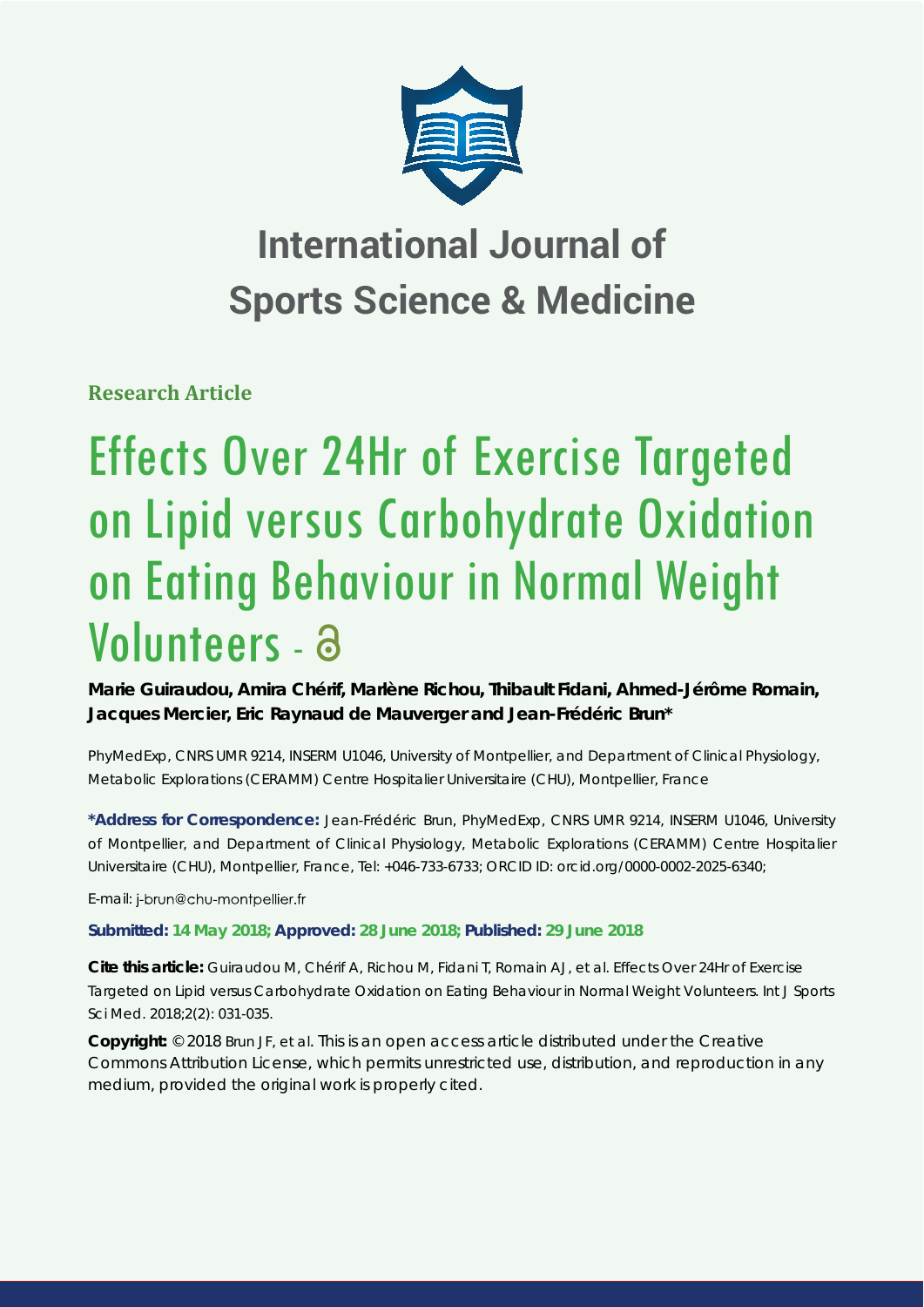# **ABSTRACT**

Exercise reverses muscular metabolic defects involved in the impairment of lipids oxidation in obesity, and modifies eating habits, exerting both an orexigenic and a satietogenic effect.

Our working hypothesis is that the orexigenic effect, which is triggered by glycogen depletion and high intensity exercise, is minimized when exercise is performed at the level of the LIPOXmax, and thus uses lipids and spares glycogen. Accordingly, its weight-lowering effect could be related to a mostly satietogenic with little orexigenic effect, while exercises at higher intensities would be more orexigenic because of an important use of carbohydrates.

We studied over 24 hours the effects of an exercise targeted by exercise calorimetry, in 10 normal weight volunteers. Subjects performed at random order three sessions: 45 minutes of steady state exercise targeted on the LIPOXmax, an isoenergetic exercise targeted at the LIPOXzero (exercise intensity in which there is no longer lipid oxidation and only carbohydrate oxidation) and a morning without exercise.

The evolution of appetite and satiety is measured with an analogous visual scale (Hill and Blundell). Capillary blood glucose is also measured. 20 minutes after exercise and after the morning without activity a meal test is proposed, along with a scale of palatability.

Energy ingested over the 24 hours is calculated with a food notebook filled by the subjects.

In these subjects after the LIPOXmax session, the following breakfast contains fewer calories and fewer carbohydrates. After the LIPOXzero session, the breakfast remains unchanged. Blood glucose decreases during the LIPOXzero session and remains stable during the LIPOXmax session. When the blood glucose decreases there is a parallel increase in hunger.

These findings are in agreement with our working hypothesis. Orexigenic effects of exercise mostly occur at levels where carbohydrate oxidation predominates, resulting in a decrease in blood glucose. On the other hand, satietogenic effects prevail at exercise levels close to the LIPOXmax, where lipid oxidation results in a sparing of carbohydrates.

The paradox of the fair weight-reducing effect of moderate volumes of LIPOXmax exercise in spite of its low intensity, while exercise at higher intensities is deceiving for this purpose unless it is used at high volumes, is likely to be due (at least in part) to their different effects on eating behaviour.

**Keywords:** Obesity; Exercise; LIPOXmax; Metabolism; Lipids oxidation; Appetite; Satiety

## **INTRODUCTION**

Exercise is an essential component of the management of obesity. Its weight-lowering effect is classically assumed to be explained by the energy deficit it induces, but there are clearly other mechanisms that have been highlighted more recently. Exercise has been shown to reverse metabolic muscular defects that result in a decrease of lipid oxidation in sedentary obese patients [1]. In addition, it also modifies eating behaviour. This last effect is complex, since it includes both an orexigenic and a satietogenic component [2].

Therefore exercise can either increase or decrease food ingestion according to the balance between these two effects. The literature on this topic is quite complex [3].

Recently the Energy Balance Study demonstrated in a series of 421 subjects that low levels of physical activity are associated with dysregulation of energy intake and fat mass gain, with a threshold of activity at 7116 steps/day [4]. However, which exercise procedure can reverse this dysregulation and restore an energy balance sufficient for correcting obesity is not clearly established in the current literature. According to a recent review by John Bludell, individual responses of appetite to exercise are highly variable and difficult to predict [5].

Our working hypothesis is that (a) orexigenic effects are mostly triggered by exercise bouts that involve glycogen depletion and/or hypoglycaemia, and thus predominate after high intensity exercise, and (b) on the opposite, orexigenic effects are minimal when exercise is performed at the level of the LIPOXmax which burns less carbohydrates and allows glycogen sparing. Therefore, we hypothesize that the weight-lowering effect of endurance training targeted at low intensity (50% VO2max or below) in the zone of lipid oxidation, is at least in part explained by a favourable balance between satietogenic and orexigenic effects, favouring satiety, while exercise at higher intensity are more orexigenic because of a more important use of carbohydrates.

# **MATERIALS AND METHODS**

#### **Subjects**

The study was performed in 10 normal weight volunteers, (age: 24.1  $\pm$  0.46; Body Mass index: 22.2  $\pm$  1.36 kg/m<sup>2</sup>; theoretical VO2max: 44.2 ± 8.26 ml/min)*.* Characteristics of these subjects are given on table 1.

# **Exercise calorimetry**

Exercise calorimetry was performed as previously described [6] in order to analyse the balance of energetic substrates. Patients should remain fasting for 12 hours. The test is composed of 4 steps of 6 minutes steady state exercise set at respectively 30, 40, 50 and 60% of the maximal predicted power on cycloergometer connected with a gas exchange analyser allowing an analysis cycle by cycle with control of ECG and measurements of  $\text{VO}_2$ ,  $\text{VCO}_2$ , and respiratory exchange

| <b>Table 1:</b> Characteristics of the 12 subjects of the study (3 females and 9 males). |                  |                   |                              |                            |                  |                                             |                                           |                          |
|------------------------------------------------------------------------------------------|------------------|-------------------|------------------------------|----------------------------|------------------|---------------------------------------------|-------------------------------------------|--------------------------|
| Age<br>(years)                                                                           | Weight<br>(kg)   | Height<br>(kg)    | <b>Fat Free</b><br>mass (kg) | <b>Muscle</b><br>mass (kg) | %fat             | waist<br>circumference<br>(c <sub>m</sub> ) | Hip<br>circumference<br>(c <sub>m</sub> ) | BMI (kg/m <sup>2</sup> ) |
| $24,92 \pm 1,69$                                                                         | $69.80 \pm 2.43$ | $175.54 \pm 2.39$ | $58.54 \pm 2.32$             | $31.61 \pm 2.09$           | $15.98 \pm 2.53$ | $79.13 \pm 2.68$                            | $87.50 \pm 2.15$                          | $22.65 \pm 1.28$         |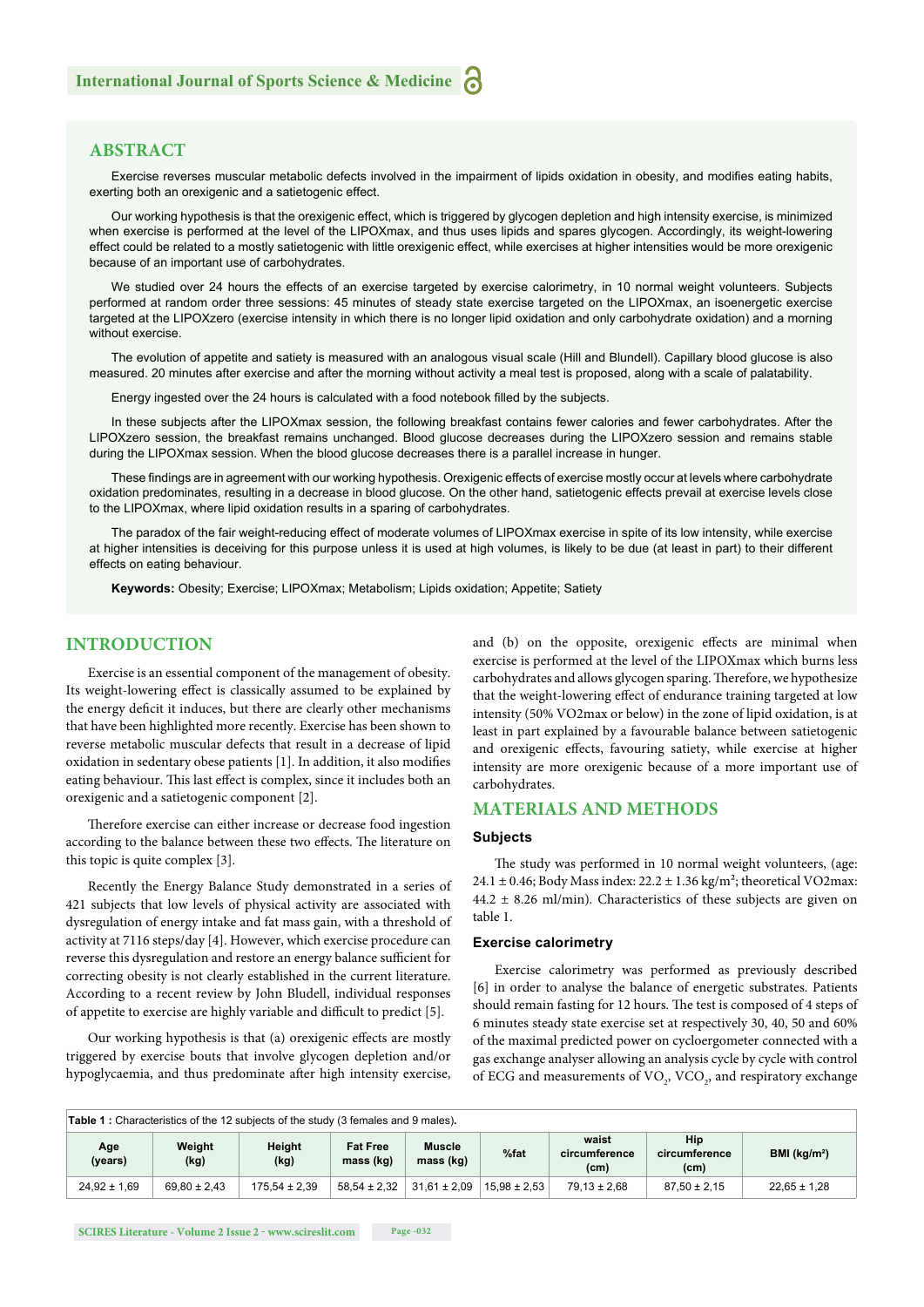# **International Journal of Sports Science & Medicine**

ratio. At the end of each stage, during the fifth and the sixth minute, values of  $\rm VO_{_2}$  and  $\rm VCO_{_2}$  were measured every 30 seconds and then averaged over 2 min.

From these values we determined the respective part of oxidation of carbohydrates and lipids by applying the equations of indirect calorimetry. The point where lipids oxidation reaches its top is called LIPOXmax. This point is calculated from smoothing the relation L  $(mg/min) = 1.7 \text{ VO2}$  (1- RQ), as the power intensity at which the derivative of this equation is equal to zero. There is another point where carbohydrates become the predominant substrate used for oxidation and represents more than 70 of energy: this point is called the Crossover Point (CXP) [6]. We also calculated the VO2max ACSM according to the guidelines of the American College of Sports Medicine. This value was used to express LIPOXmax and CXP as percentages of  $VO_{2m}$ .

#### **Experimental protocol**

We studied over 24 hour the effects of an exercise bout targeted at a level determined by exercise calorimetry, each subject performed at random order (according to Cochran and Cox's random sampling numbers table [7]) three sessions. They performed either 45 minutes of steady state exercise at the LIPOXmax level, either an isoenergetic exercise at the LIPOXzero (exercise intensity in which lipids are no longer oxidized) or one morning at rest without any exercise.

Subjective appetite sensations. Ratings of motivation to eat (appetite and satiety) during each session was assessed with a 140 mm Visual Analogue Scale (VAS) with words anchored at either end, evaluating hunger, fullness, prospective consumption, and desire to eat, adapted to French from Hill and Blundell [8]. The original version of this questionnaire contained six questions: "How much food do you think you could eat now" (A large amount-Nothing at all);

"Preoccupation with thoughts of food" (no thoughts of food/very preoccupied difficult to concentrate on other things); "How hungry do you feel?" (As hungry as I have ever felt- Not at all hungry); "How full do you feel?" (Very full-Not at all full), "Urge to eat" (no urge to eat/strong, want to eat now, waiting is very uncomfortable); "How much do you think you could eat now?" (A large amount-Nothing at all). A seventh item was added here: "My hunger has: increased/ decreased". The energy consumed over the 24 hours is calculated thanks to a food notebook filled by the subjects. We also applied a dietary auto questionnaire previously validated in sedentary and athlete subjects [9] in order to calculate caloric intake, protein intake, and the balance among nutrients. The French version of this classical British questionnaire of motivation to eat (appetite and satiety) derived from Hill's one [8] and which was used here has been previously published elsewhere [10].

Capillary glucose was measured with the OneTouch Verio Flex™ meter (Life Scan S.A.S – 1 rue Camille Desmoulins, 92130 Issy Les Moulineaux - France). 20 minutes after exercise and also at the end of the morning without activity a test meal (pasta box) is proposed, along with a scale of palatability (data not shown).

## **STATISTICAL ANALYSIS**

Results are presented as mean  $\pm$  the SEM. A value of  $p < 0.05$ was considered as significant. Comparisons were made with nonparametric analysis of variance, and with the nonparametric tests of Mann-Whitney and Wilcoxon. Correlations were tested by least square fitting.

On the average the LIPOXmax of these subjects occurred at 42  $\pm$ 0.06 % of VO2 max and the LIPOXzero (level of exercise where the use of lipids is none) was at  $76 \pm 0.14$  % of VO2max.

#### **Eating behaviour**

As shown on figures  $1 \& 2$ , it was observed that in these subjects both exercise bouts increased in a similar manner on the Hill's scale the drive to eat ( $p < 0.01$ ) and its intensity ( $p < 0.01$ ) and have a similar orexigenic effect.

#### **Dietary questionnaire**

As shown on figure 3, after the exercise session performed at the LIPOXmax, the breakfast eaten in the following morning contained less calories ( *p* < 0.02) and less carbohydrates ( *p* < 0.02) compared to the breakfast of the preceding day. After the LIPOXzero exercise, the breakfast remained unchanged compared to the morning following the session without activity. There was a nonsignificant tendency to eat more over the 24 hr after LIPOXzero  $(11059.7 \pm 1506 \text{ kJ}/24\text{hr})$ compared to LIPOXmax (9678.6  $\pm$  854 kJ/24hr) and controls (9718  $± 925$  kJ/24hr).

#### **Blood glucose**

During all exercise sessions, capillary glucose was monitored*.* 





**Figure 2:** Evolution of subjective feelings of appetite and satiety after a single exercise bout. \*p < 0.05. Both exercise bouts increase hunger on a rather similar manner, and the satietogenic effects of LIPOXmax exercise that are evidenced after a series of training sessions [10] are not observed here.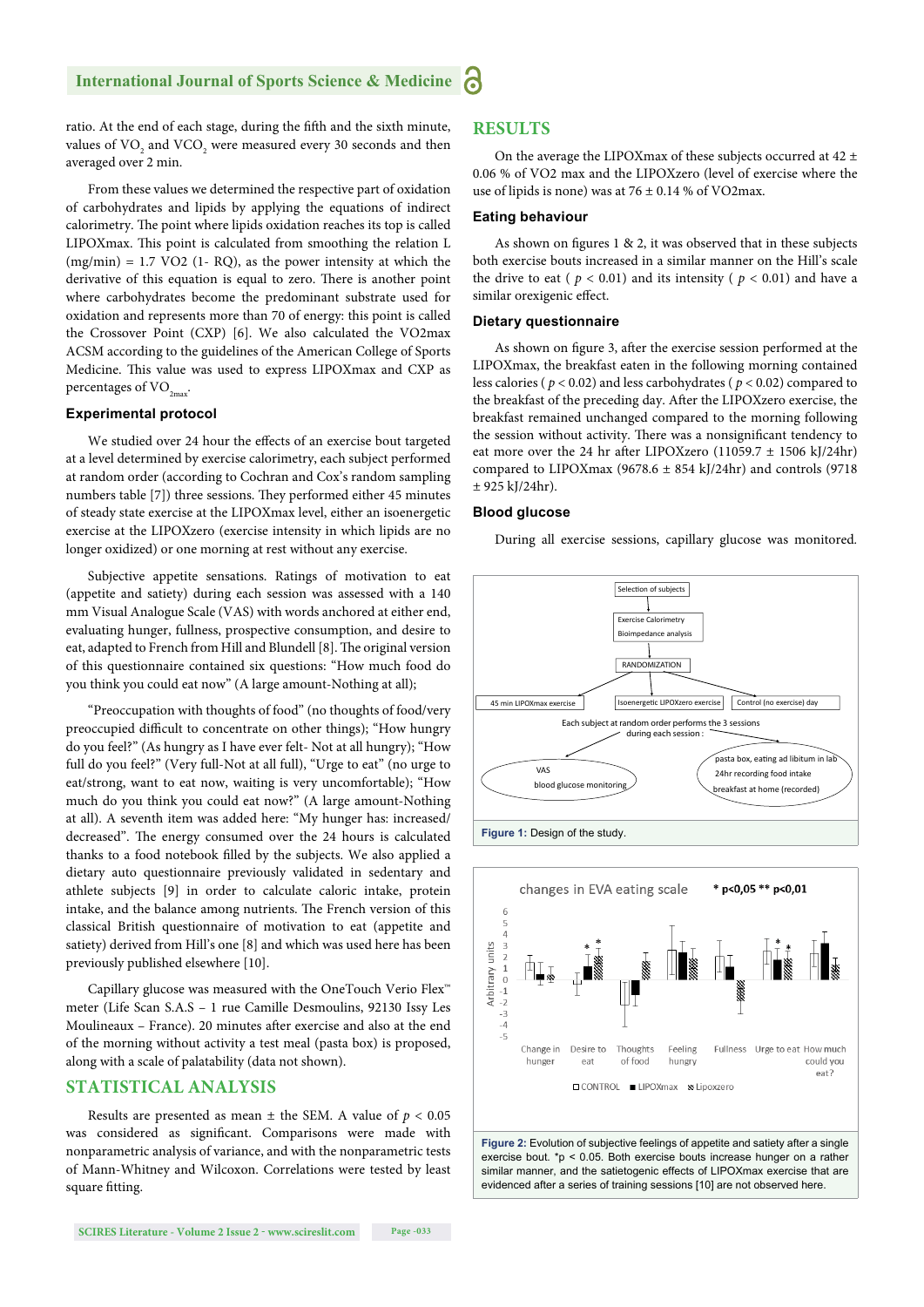Blood glucose was shown to significantly decrease during the session performed at LIPOXzero (-0.06  $\pm$  0.02 mmol/l,  $p < 0.02$ ). In this case the decrease occurred 8 times on 10. By contrast there was no significant change in capillary glucose during exercise performed at LIPOXmax, since in 50% of the cases it increased and decreased in 50% of cases. As shown on figure 4, all exercise sessions that resulted in a decrease in blood glucose induced an increase in hunger on the VAS (*p* < 0.001). By contrast when exercise did not decrease blood glucose, it was followed by a significant decrease in calorie intake over the next 24 hours ( $p < 0.005$ ) as shown on figure 5.

#### **DISCUSSION**

This randomized controlled study shows that spontaneous food intake is decreased over the period following a bout of exercise performed at the LIPOXmax. More precisely, the next breakfast contains less calories and less carbohydrates. By contrast, after an exercise bout performed at the LIPOXzero, the breakfast remains unchanged. Blood glucose decreases during the exercise bout performed at the LIPOXzero while it remains stable (on the average) during an exercise bout performed at the LIPOXmax. When the exercise bout induces a decrease in blood glucose, it increases hunger, while exercise that does not induce a fall in blood glucose results in a lower calorie intake over the following 24 hours.

These results lead to think that in normal weight subjects, 45 min of exercise performed at the intensity where lipid oxidation is optimal has a satietogenic effect. This satietogenic effect is associated on the average with a stability of blood glucose. By contrast when exercise is performed at the LIPOXzero and thus uses only carbohydrate as a fuel, it frequently determines a decrease in blood glucose and an increase in hunger.

In another work dealing with obese subjects followed during a few months, we observed that LIPOXmax training increases the feeling of satiety, decreases gradually the orexigenic effect of an isolated session and decreases the caloric intake which is correlated to a decrease of food thoughts and leads to weight loss in 72% of subjects [10]. Therefore, this controlled randomized study extends to normal



**Figure 3:** Upper pannel: composition in nutrients of the breakfast taken the morning before (left) or after (right) the experimental day for the 3 experimental procedures. Lower pannel : comparison of the two exercoise procedures with control. Left : effect of a 45 min exercise bout targeted at the LIPOXmax on the breakfast taken the following morning (compared to the preceding day); Right : effect of an isoenergetic exercise bout targeted at the LIPOXzero on the breakfast taken the following morning. It can be seen that after LIPOXmax the breakfast has a lower calorie and carbohydrate content. On the other way about, after LIPOXzero, it is unchanged compared to the morning following the non exercise session.



**Figure 4:** Effect of an exercise bout resulting in a decrease in blood glucose compared to an exercise bout resulting in no decrease in blood glucose on appetite ("How hungry do you feel") and satiety ("How full do you feel") measured on the modified (and translated into French) Hill's scale. It can be seen that exercise bouts that decrease blood glucose result in an increase in the score of hunger.



weight subjects what we previously reported in a follow-up open study of obese patients.

These findings are likely to have important implications for exercise prescription in the context of weight management. Currently, the importance of physical activity in the management of obesity is no longer a matter of controversy. It is now well established that exercise is efficient for preventing obesity, for stabilizing weight after weight loss, and also to decrease body fat stores. However, for the later purpose, most studies show a rather modest effect, and there is no consensus about the intensity level that should be targeted [11].

It has become clear since decades that high volumes of physical activity, above 15 hours per week, are very efficient for losing weight, and even more if exercise is practised at high intensity: this has been remarkably demonstrated by the RESOLVE study [12]. The important calorie deficit induced by these high volumes of exercise is likely to explain most of the efficacy of this procedure. However, large series of patients treated by this approach are not available, since it is rather difficult for most obese sedentary people to find enough time and motivation to add such volumes of physical activity to their regular life.

Interestingly, even low volumes of exercise (3-4 hr/week) are able to determine weight loss, as clearly evidenced by recent studies [11,13]. A common belief is that, when exercising at low volumes, high intensity could be more efficient because it wastes more energy. However, high intensity exercise mostly involves carbohydrate oxidation and thus decreases glycogen stores and